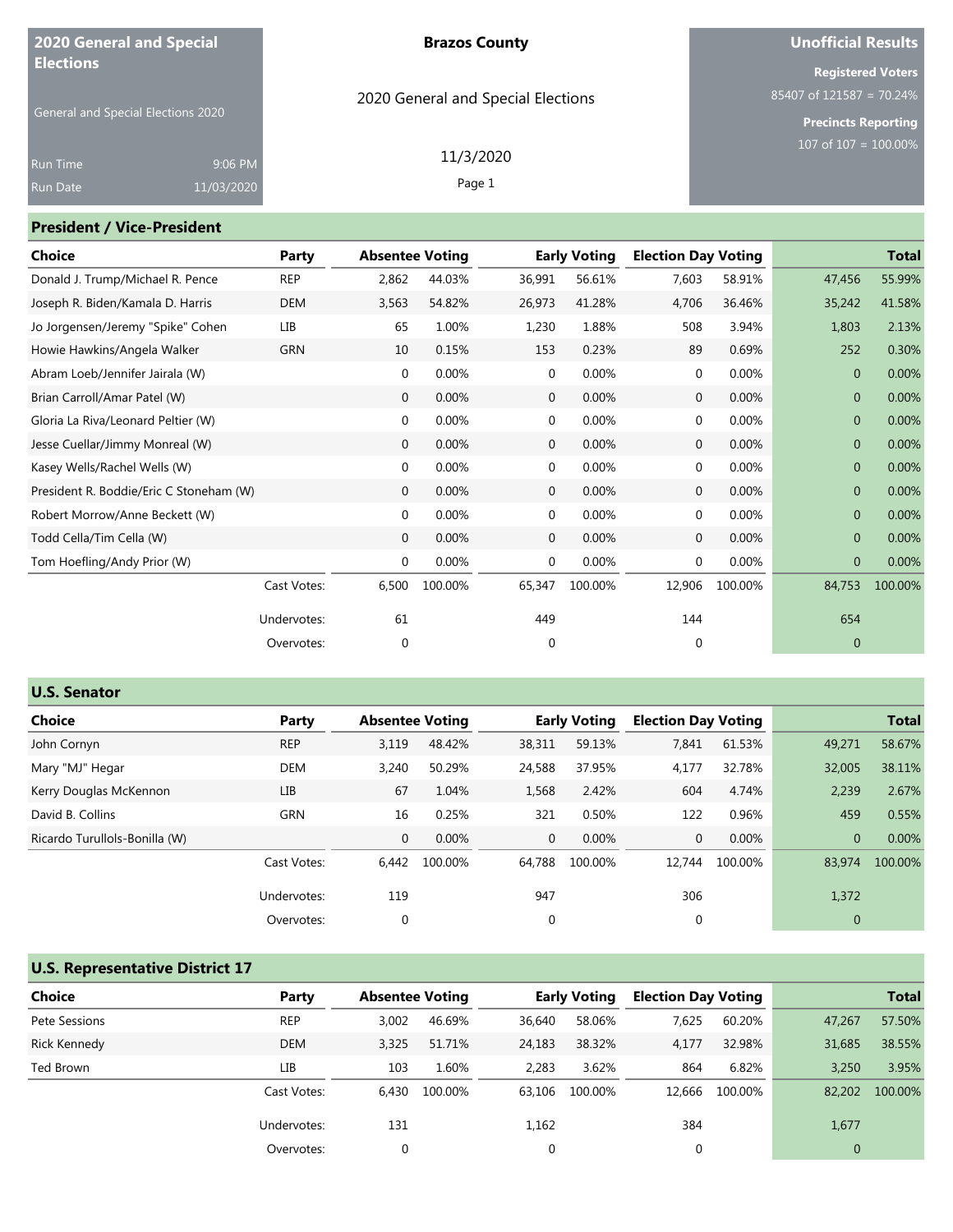| <b>2020 General and Special</b><br><b>Elections</b> |            | <b>Brazos County</b>               | <b>Unofficial Results</b>                              |
|-----------------------------------------------------|------------|------------------------------------|--------------------------------------------------------|
|                                                     |            |                                    | <b>Registered Voters</b><br>$85407$ of 121587 = 70.24% |
| General and Special Elections 2020                  |            | 2020 General and Special Elections | <b>Precincts Reporting</b>                             |
| <b>Run Time</b>                                     | 9:06 PM    | 11/3/2020                          | 107 of $107 = 100.00\%$                                |
| Run Date                                            | 11/03/2020 | Page 2                             |                                                        |

#### **Railroad Commissioner**

| Choice              | Party       | <b>Absentee Voting</b> |         |             | <b>Early Voting</b> | <b>Election Day Voting</b> |         |              | <b>Total</b> |
|---------------------|-------------|------------------------|---------|-------------|---------------------|----------------------------|---------|--------------|--------------|
| James "Jim" Wright  | <b>REP</b>  | 2,990                  | 48.42%  | 37,812      | 59.37%              | 7,556                      | 60.51%  | 48,358       | 58.72%       |
| Chrysta Castañeda   | DEM         | 3.032                  | 49.10%  | 23,131      | 36.32%              | 3,984                      | 31.90%  | 30,147       | 36.61%       |
| <b>Matt Sterett</b> | LIB         | 93                     | 1.51%   | 1,961       | 3.08%               | 724                        | 5.80%   | 2,778        | 3.37%        |
| Katija "Kat" Gruene | GRN         | 60                     | 0.97%   | 785         | 1.23%               | 224                        | 1.79%   | 1,069        | 1.30%        |
|                     | Cast Votes: | 6.175                  | 100.00% | 63,689      | 100.00%             | 12,488                     | 100.00% | 82,352       | 100.00%      |
|                     | Undervotes: | 262                    |         | 1,953       |                     | 562                        |         | 2,777        |              |
|                     | Overvotes:  | $\mathbf 0$            |         | $\mathbf 0$ |                     | 0                          |         | $\mathbf{0}$ |              |

## **Chief Justice, Supreme Court**

| <b>Choice</b>     | Party       | <b>Absentee Voting</b> |         |             | <b>Early Voting</b> | <b>Election Day Voting</b> |         |              | <b>Total</b> |
|-------------------|-------------|------------------------|---------|-------------|---------------------|----------------------------|---------|--------------|--------------|
| Nathan Hecht      | <b>REP</b>  | 2,999                  | 48.25%  | 37,470      | 58.56%              | 7,547                      | 60.16%  | 48,016       | 58.03%       |
| Amy Clark Meachum | <b>DEM</b>  | 3.135                  | 50.44%  | 24,494      | 38.28%              | 4,220                      | 33.64%  | 31,849       | 38.49%       |
| Mark Ash          | LIB         | 81                     | 1.30%   | 2.027       | 3.17%               | 777                        | 6.19%   | 2.885        | 3.49%        |
|                   | Cast Votes: | 6.215                  | 100.00% | 63.991      | 100.00%             | 12,544                     | 100.00% | 82,750       | 100.00%      |
|                   | Undervotes: | 222                    |         | 1,651       |                     | 506                        |         | 2,379        |              |
|                   | Overvotes:  | 0                      |         | $\mathbf 0$ |                     | 0                          |         | $\mathbf{0}$ |              |

### **Justice, Supreme Court, Place 6 - Unexpired Term**

| <b>Choice</b> | Party       | <b>Absentee Voting</b> |         |        | <b>Early Voting</b> | <b>Election Day Voting</b> |         |              | <b>Total</b> |
|---------------|-------------|------------------------|---------|--------|---------------------|----------------------------|---------|--------------|--------------|
| Jane Bland    | <b>REP</b>  | 3,097                  | 50.37%  | 39,041 | 61.30%              | 8,093                      | 65.07%  | 50,231       | 61.05%       |
| Kathy Cheng   | <b>DEM</b>  | 3.051                  | 49.63%  | 24,646 | 38.70%              | 4,345                      | 34.93%  | 32.042       | 38.95%       |
|               | Cast Votes: | 6.148                  | 100.00% | 63.687 | 100.00%             | 12,438                     | 100.00% | 82,273       | 100.00%      |
|               | Undervotes: | 289                    |         | 1,955  |                     | 612                        |         | 2,856        |              |
|               | Overvotes:  | 0                      |         | 0      |                     | 0                          |         | $\mathbf{0}$ |              |

### **Justice, Supreme Court, Place 7**

| <b>Choice</b>             | Party       | <b>Absentee Voting</b> |         |        | <b>Early Voting</b> | <b>Election Day Voting</b> |         |                | <b>Total</b> |
|---------------------------|-------------|------------------------|---------|--------|---------------------|----------------------------|---------|----------------|--------------|
| Jeff Boyd                 | <b>REP</b>  | 2.979                  | 48.48%  | 37.645 | 59.14%              | 7,581                      | 60.79%  | 48,205         | 58.59%       |
| Staci Williams            | <b>DEM</b>  | 3,083                  | 50.17%  | 23.971 | 37.66%              | 4,106                      | 32.93%  | 31,160         | 37.87%       |
| William Bryan Strange III | LІВ         | 83                     | 1.35%   | 2,040  | 3.20%               | 783                        | 6.28%   | 2,906          | 3.53%        |
|                           | Cast Votes: | 6.145                  | 100.00% | 63.656 | 100.00%             | 12,470                     | 100.00% | 82,271         | 100.00%      |
|                           | Undervotes: | 292                    |         | 1,986  |                     | 580                        |         | 2,858          |              |
|                           | Overvotes:  | 0                      |         | 0      |                     | 0                          |         | $\overline{0}$ |              |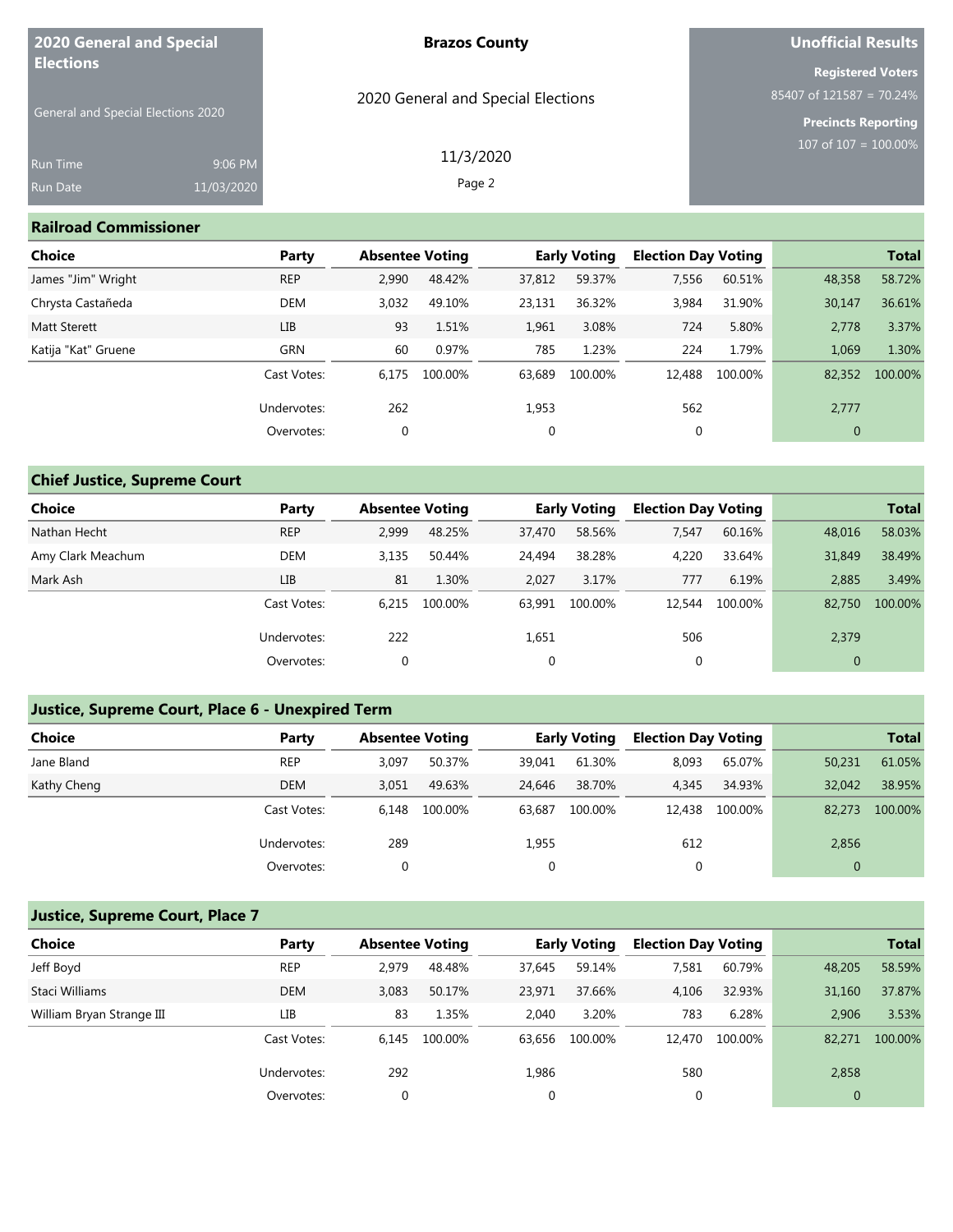| <b>2020 General and Special</b><br><b>Elections</b> |            | <b>Brazos County</b>               | <b>Unofficial Results</b>                              |
|-----------------------------------------------------|------------|------------------------------------|--------------------------------------------------------|
|                                                     |            |                                    | <b>Registered Voters</b><br>$85407$ of 121587 = 70.24% |
| General and Special Elections 2020                  |            | 2020 General and Special Elections | <b>Precincts Reporting</b>                             |
| <b>Run Time</b>                                     | 9:06 PM    | 11/3/2020                          | 107 of $107 = 100.00\%$                                |
| <b>Run Date</b>                                     | 11/03/2020 | Page 3                             |                                                        |

### **Justice, Supreme Court, Place 8**

| <b>Choice</b>      | Party       | <b>Absentee Voting</b> |         |        | <b>Early Voting</b> | <b>Election Day Voting</b> |         |              | <b>Total</b> |
|--------------------|-------------|------------------------|---------|--------|---------------------|----------------------------|---------|--------------|--------------|
| <b>Brett Busby</b> | <b>REP</b>  | 3,025                  | 49.24%  | 37,522 | 59.14%              | 7,562                      | 60.92%  | 48,109       | 58.67%       |
| Gisela D. Triana   | <b>DEM</b>  | 3.029                  | 49.31%  | 23,864 | 37.61%              | 4,075                      | 32.83%  | 30,968       | 37.77%       |
| Tom Oxford         | LIB         | 89                     | 1.45%   | 2,057  | 3.24%               | 775                        | 6.24%   | 2,921        | 3.56%        |
|                    | Cast Votes: | 6.143                  | 100.00% | 63,443 | 100.00%             | 12,412                     | 100.00% | 81,998       | 100.00%      |
|                    | Undervotes: | 294                    |         | 2,199  |                     | 638                        |         | 3,131        |              |
|                    | Overvotes:  | 0                      |         | 0      |                     | 0                          |         | $\mathbf{0}$ |              |

### **Judge, Court of Criminal Appeals Place 3**

| Choice                  | Party       | <b>Absentee Voting</b> |         |        | <b>Early Voting</b> | <b>Election Day Voting</b> |         |              | <b>Total</b> |
|-------------------------|-------------|------------------------|---------|--------|---------------------|----------------------------|---------|--------------|--------------|
| Bert Richardson         | <b>REP</b>  | 3.033                  | 49.53%  | 38,416 | 60.62%              | 7.885                      | 63.74%  | 49,334       | 60.27%       |
| Elizabeth Davis Frizell | <b>DEM</b>  | 3.091                  | 50.47%  | 24.951 | 39.38%              | 4,485                      | 36.26%  | 32,527       | 39.73%       |
|                         | Cast Votes: | 6.124                  | 100.00% | 63.367 | 100.00%             | 12,370                     | 100.00% | 81.861       | 100.00%      |
|                         | Undervotes: | 313                    |         | 2,275  |                     | 680                        |         | 3,268        |              |
|                         | Overvotes:  | 0                      |         | 0      |                     | 0                          |         | $\mathbf{0}$ |              |

## **Judge, Court of Criminal Appeals Place 4**

| <b>Choice</b>       | Party       | <b>Absentee Voting</b> |         |        | <b>Early Voting</b> | <b>Election Day Voting</b> |         |              | <b>Total</b> |
|---------------------|-------------|------------------------|---------|--------|---------------------|----------------------------|---------|--------------|--------------|
| Kevin Patrick Yeary | <b>REP</b>  | 3,036                  | 49.64%  | 38,850 | 61.51%              | 8,022                      | 65.10%  | 49,908       | 61.16%       |
| Tina Clinton        | <b>DEM</b>  | 3.080                  | 50.36%  | 24,314 | 38.49%              | 4,300                      | 34.90%  | 31.694       | 38.84%       |
|                     | Cast Votes: | 6.116                  | 100.00% | 63.164 | 100.00%             | 12,322                     | 100.00% | 81,602       | 100.00%      |
|                     | Undervotes: | 321                    |         | 2,478  |                     | 728                        |         | 3,527        |              |
|                     | Overvotes:  | 0                      |         | 0      |                     | 0                          |         | $\mathbf{0}$ |              |

## **Judge, Court of Criminal Appeals Place 9**

| <b>Choice</b>      | Party       | <b>Absentee Voting</b> |         |        | <b>Early Voting</b> | <b>Election Day Voting</b> |         |        | <b>Total</b> |
|--------------------|-------------|------------------------|---------|--------|---------------------|----------------------------|---------|--------|--------------|
| David Newell       | <b>REP</b>  | 3.046                  | 49.89%  | 38,798 | 61.55%              | 7.993                      | 65.06%  | 49,837 | 61.21%       |
| Brandon Birmingham | <b>DEM</b>  | 3.059                  | 50.11%  | 24.237 | 38.45%              | 4.293                      | 34.94%  | 31,589 | 38.79%       |
|                    | Cast Votes: | 6.105                  | 100.00% | 63.035 | 100.00%             | 12,286                     | 100.00% | 81,426 | 100.00%      |
|                    | Undervotes: | 332                    |         | 2,607  |                     | 764                        |         | 3,703  |              |
|                    | Overvotes:  |                        |         | 0      |                     |                            |         |        |              |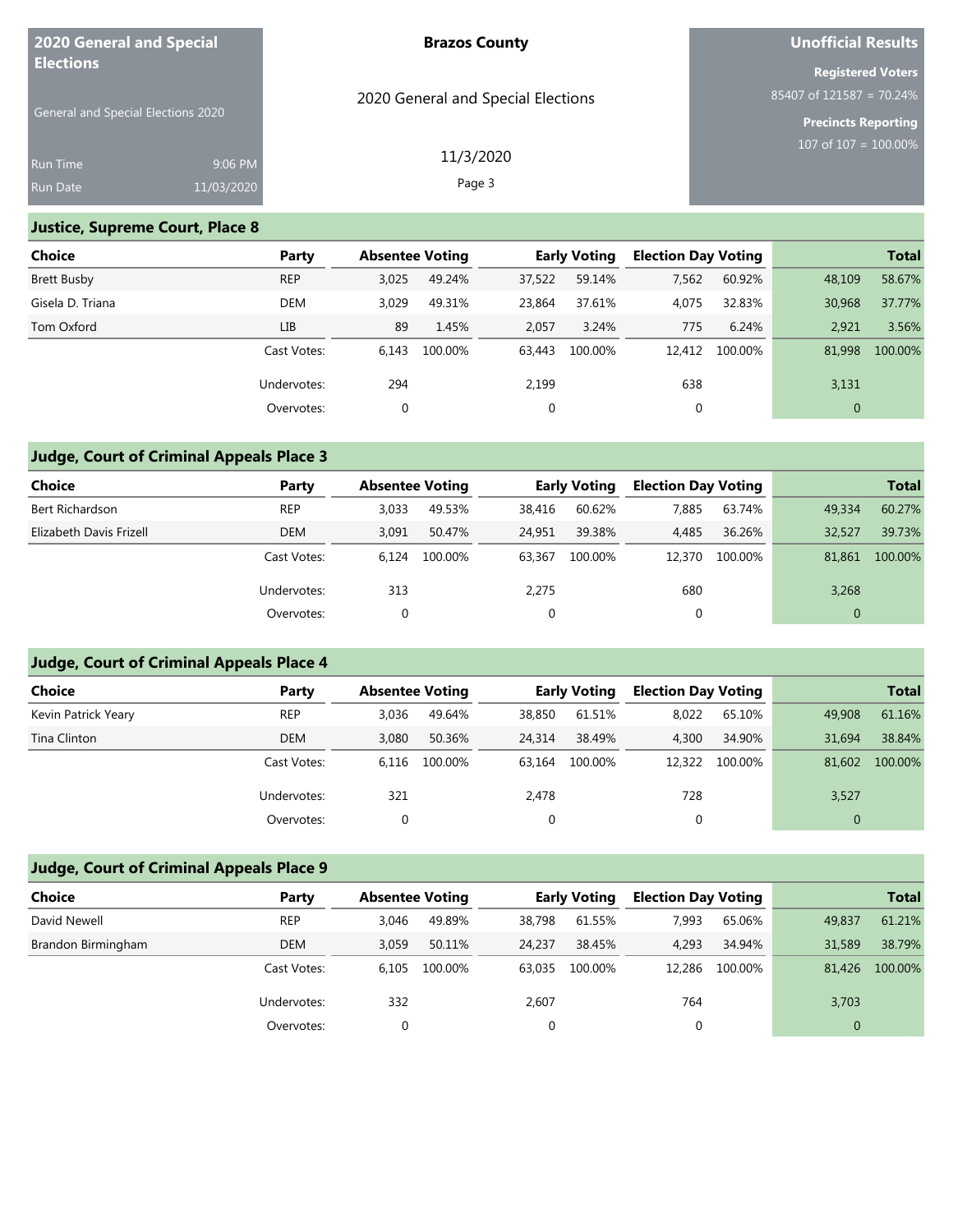| 2020 General and Special           | <b>Brazos County</b>               | Unofficial Results                                     |
|------------------------------------|------------------------------------|--------------------------------------------------------|
| <b>Elections</b>                   | 2020 General and Special Elections | <b>Registered Voters</b><br>$85407$ of 121587 = 70.24% |
| General and Special Elections 2020 |                                    | <b>Precincts Reporting</b><br>107 of $107 = 100.00\%$  |
| <b>Run Time</b><br>9:06 PM         | 11/3/2020                          |                                                        |
| 11/03/2020<br><b>Run Date</b>      | Page 4                             |                                                        |

#### **Member, State Board of Education, District 8**

| Choice           | Party       | <b>Absentee Voting</b> |         |        | <b>Early Voting</b> | <b>Election Day Voting</b> |         |              | <b>Total</b> |
|------------------|-------------|------------------------|---------|--------|---------------------|----------------------------|---------|--------------|--------------|
| Audrey Young     | <b>REP</b>  | 3.537                  | 66.90%  | 40,593 | 69.76%              | 8,295                      | 69.37%  | 52,425       | 69.50%       |
| Audra Rose Berry | LIB         | 1.750                  | 33.10%  | 17,598 | 30.24%              | 3,662                      | 30.63%  | 23,010       | 30.50%       |
|                  | Cast Votes: | 5.287                  | 100.00% | 58.191 | 100.00%             | 11.957                     | 100.00% | 75,435       | 100.00%      |
|                  | Undervotes: | 1,150                  |         | 5,923  |                     | 1,093                      |         | 8,166        |              |
|                  | Overvotes:  | 0                      |         |        |                     | 0                          |         | $\mathbf{0}$ |              |

### **State Representative District 12**

| <b>Choice</b> | Party       | <b>Absentee Voting</b> |         |        | <b>Early Voting</b> | <b>Election Day Voting</b> |         |              | <b>Total</b> |
|---------------|-------------|------------------------|---------|--------|---------------------|----------------------------|---------|--------------|--------------|
| Kyle Kacal    | <b>REP</b>  | 1.013                  | 100.00% | 12.469 | 100.00%             | 2.487                      | 100.00% | 15,969       | 100.00%      |
|               | Cast Votes: | 1.013                  | 100.00% | 12.469 | 100.00%             | 2.487                      | 100.00% | 15,969       | 100.00%      |
|               | Undervotes: | 511                    |         | 2,165  |                     | 359                        |         | 3,035        |              |
|               | Overvotes:  |                        |         |        |                     | 0                          |         | $\mathbf{0}$ |              |

### **State Representative District 14**

| Choice        | Party       | <b>Absentee Voting</b> |         |        | <b>Early Voting</b> | <b>Election Day Voting</b> |         |              | <b>Total</b> |
|---------------|-------------|------------------------|---------|--------|---------------------|----------------------------|---------|--------------|--------------|
| John Raney    | <b>REP</b>  | 2,364                  | 49.95%  | 27,456 | 57.33%              | 6,053                      | 62.34%  | 35,873       | 57.55%       |
| Janet Dudding | DEM         | 2,369                  | 50.05%  | 20,436 | 42.67%              | 3,657                      | 37.66%  | 26.462       | 42.45%       |
|               | Cast Votes: | 4.733                  | 100.00% | 47.892 | 100.00%             | 9.710                      | 100.00% | 62,335       | 100.00%      |
|               | Undervotes: | 180                    |         | 1,594  |                     | 494                        |         | 2,268        |              |
|               | Overvotes:  |                        |         | 0      |                     | 0                          |         | $\mathbf{0}$ |              |

### **Justice, 10th Court of Appeals District, Place 2**

| <b>Choice</b> | Party       |       | <b>Absentee Voting</b> |        | <b>Early Voting</b> |       | <b>Election Day Voting</b> |          | <b>Total</b> |
|---------------|-------------|-------|------------------------|--------|---------------------|-------|----------------------------|----------|--------------|
| Matt Johnson  | <b>REP</b>  | 4.049 | 100.00%                | 48,405 | 100.00%             |       | 10,415 100.00%             | 62.869   | 100.00%      |
|               | Cast Votes: | 4.049 | 100.00%                | 48.405 | 100.00%             |       | 10,415 100.00%             | 62,869   | 100.00%      |
|               | Undervotes: | 2,388 |                        | 15,709 |                     | 2,635 |                            | 20,732   |              |
|               | Overvotes:  |       |                        |        |                     |       |                            | $\Omega$ |              |

### **Justice, 10th Court of Appeals District, Place 3 - Unexpired term**

| <b>Choice</b> | Party       | <b>Absentee Voting</b> |         |        | <b>Early Voting</b> | <b>Election Day Voting</b> |                |        | <b>Total</b> |
|---------------|-------------|------------------------|---------|--------|---------------------|----------------------------|----------------|--------|--------------|
| John E. Neill | <b>REP</b>  | 4.042                  | 100.00% | 47.904 | 100.00%             |                            | 10,222 100.00% | 62,168 | 100.00%      |
|               | Cast Votes: | 4.042                  | 100.00% | 47.904 | 100.00%             |                            | 10,222 100.00% | 62,168 | 100.00%      |
|               | Undervotes: | 2,395                  |         | 16,210 |                     | 2,828                      |                | 21,433 |              |
|               | Overvotes:  |                        |         |        |                     |                            |                |        |              |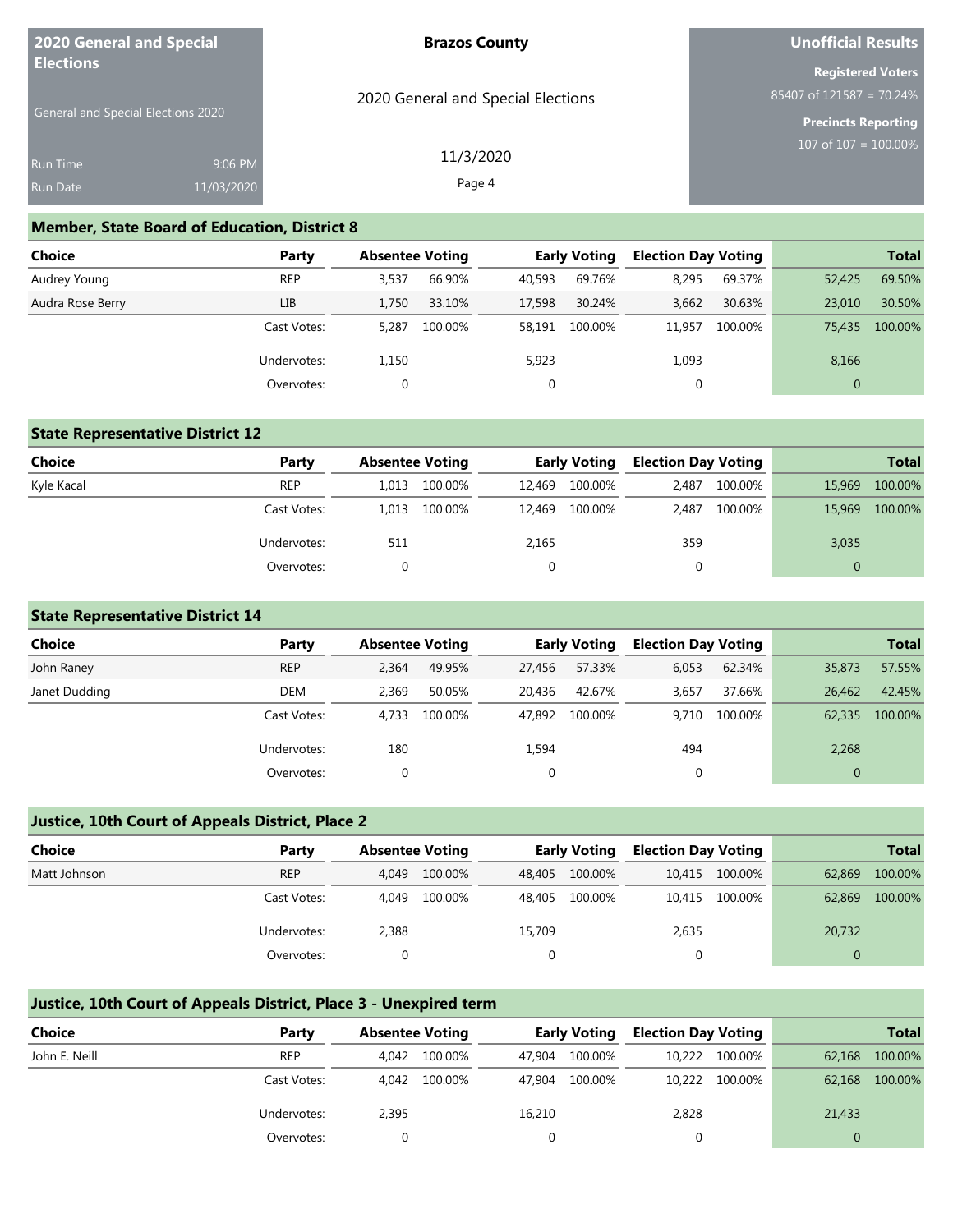| <b>2020 General and Special</b><br><b>Elections</b> |                       | <b>Brazos County</b>               | <b>Unofficial Results</b>                                      |
|-----------------------------------------------------|-----------------------|------------------------------------|----------------------------------------------------------------|
| <b>General and Special Elections 2020</b>           |                       | 2020 General and Special Elections | <b>Registered Voters</b><br>85407 of 121587 = 70.24%           |
| <b>Run Time</b><br>Run Date                         | 9:06 PM<br>11/03/2020 | 11/3/2020<br>Page 5                | <b>Precincts Reporting</b><br>$107 \text{ of } 107 = 100.00\%$ |
|                                                     |                       |                                    |                                                                |

#### **Brazos County - District Judge, 272nd Judicial District**

| <b>Choice</b> | Party       | <b>Absentee Voting</b> |         |        | <b>Early Voting</b> | <b>Election Day Voting</b> |                |          | <b>Total</b> |
|---------------|-------------|------------------------|---------|--------|---------------------|----------------------------|----------------|----------|--------------|
| John Brick    | <b>REP</b>  | 4.119                  | 100.00% |        | 48,216 100.00%      |                            | 10,306 100.00% | 62.641   | 100.00%      |
|               | Cast Votes: | 4.119                  | 100.00% |        | 48,216 100.00%      |                            | 10,306 100.00% | 62.641   | 100.00%      |
|               | Undervotes: | 2,318                  |         | 15,898 |                     | 2,744                      |                | 20,960   |              |
|               | Overvotes:  |                        |         |        |                     | 0                          |                | $\Omega$ |              |

### **Brazos County - District Attorney, 85th Judicial District**

| Choice         | Party       |       | <b>Absentee Voting</b> |        | <b>Early Voting</b> | <b>Election Day Voting</b> |         |        | <b>Total</b> |
|----------------|-------------|-------|------------------------|--------|---------------------|----------------------------|---------|--------|--------------|
| Jarvis Parsons | <b>REP</b>  | 4.276 | 100.00%                | 48.372 | 100.00%             | 10,253                     | 100.00% | 62,901 | 100.00%      |
|                | Cast Votes: | 4.276 | 100.00%                | 48,372 | 100.00%             | 10,253                     | 100.00% | 62,901 | 100.00%      |
|                | Undervotes: | 2,161 |                        | 15,742 |                     | 2,797                      |         | 20,700 |              |
|                | Overvotes:  |       |                        |        |                     |                            |         |        |              |

### **Brazos County - County Attorney**

| <b>Choice</b>  | Party       | <b>Absentee Voting</b> |         |        | <b>Early Voting</b> | <b>Election Day Voting</b> |         |              | <b>Total</b> |
|----------------|-------------|------------------------|---------|--------|---------------------|----------------------------|---------|--------------|--------------|
| Earl Gray      | <b>REP</b>  | 3,173                  | 51.91%  | 38,340 | 62.08%              | 7,921                      | 64.37%  | 49,434       | 61.66%       |
| Freddie Medina | DEM         | 2.939                  | 48.09%  | 23.421 | 37.92%              | 4.384                      | 35.63%  | 30.744       | 38.34%       |
|                | Cast Votes: | 6.112                  | 100.00% | 61.761 | 100.00%             | 12,305                     | 100.00% | 80,178       | 100.00%      |
|                | Undervotes: | 325                    |         | 2,353  |                     | 745                        |         | 3,423        |              |
|                | Overvotes:  |                        |         | 0      |                     | 0                          |         | $\mathbf{0}$ |              |

### **Brazos County - Sheriff**

| <b>Choice</b> | Party       | <b>Absentee Voting</b> |         |             | <b>Early Voting</b> | <b>Election Day Voting</b> |         |          | <b>Total</b> |
|---------------|-------------|------------------------|---------|-------------|---------------------|----------------------------|---------|----------|--------------|
| Wayne Dicky   | <b>REP</b>  | 3,360                  | 54.37%  | 37.660      | 61.06%              | 7,586                      | 61.57%  | 48,606   | 60.62%       |
| Patrick Logan | DEM         | 2.702                  | 43.72%  | 21,305      | 34.54%              | 3,762                      | 30.53%  | 27,769   | 34.63%       |
| Clyde Garland | LIB         | 118                    | 1.91%   | 2.717       | 4.40%               | 973                        | 7.90%   | 3,808    | 4.75%        |
|               | Cast Votes: | 6.180                  | 100.00% | 61.682      | 100.00%             | 12,321                     | 100.00% | 80,183   | 100.00%      |
|               | Undervotes: | 257                    |         | 2,432       |                     | 729                        |         | 3,418    |              |
|               | Overvotes:  | 0                      |         | $\mathbf 0$ |                     | 0                          |         | $\theta$ |              |

### **Brazos County - County Tax Assessor-Collector**

| <b>Choice</b> | Party       | <b>Absentee Voting</b> |         |        | <b>Early Voting</b> | <b>Election Day Voting</b> |                |        | <b>Total</b> |
|---------------|-------------|------------------------|---------|--------|---------------------|----------------------------|----------------|--------|--------------|
| Kristeen Roe  | <b>REP</b>  | 4.565                  | 100.00% | 49.308 | 100.00%             | 10,395                     | 100.00%        | 64,268 | 100.00%      |
|               | Cast Votes: | 4.565                  | 100.00% | 49,308 | 100.00%             |                            | 10,395 100.00% | 64,268 | 100.00%      |
|               | Undervotes: | 1,872                  |         | 14,806 |                     | 2,655                      |                | 19,333 |              |
|               | Overvotes:  |                        |         |        |                     |                            |                |        |              |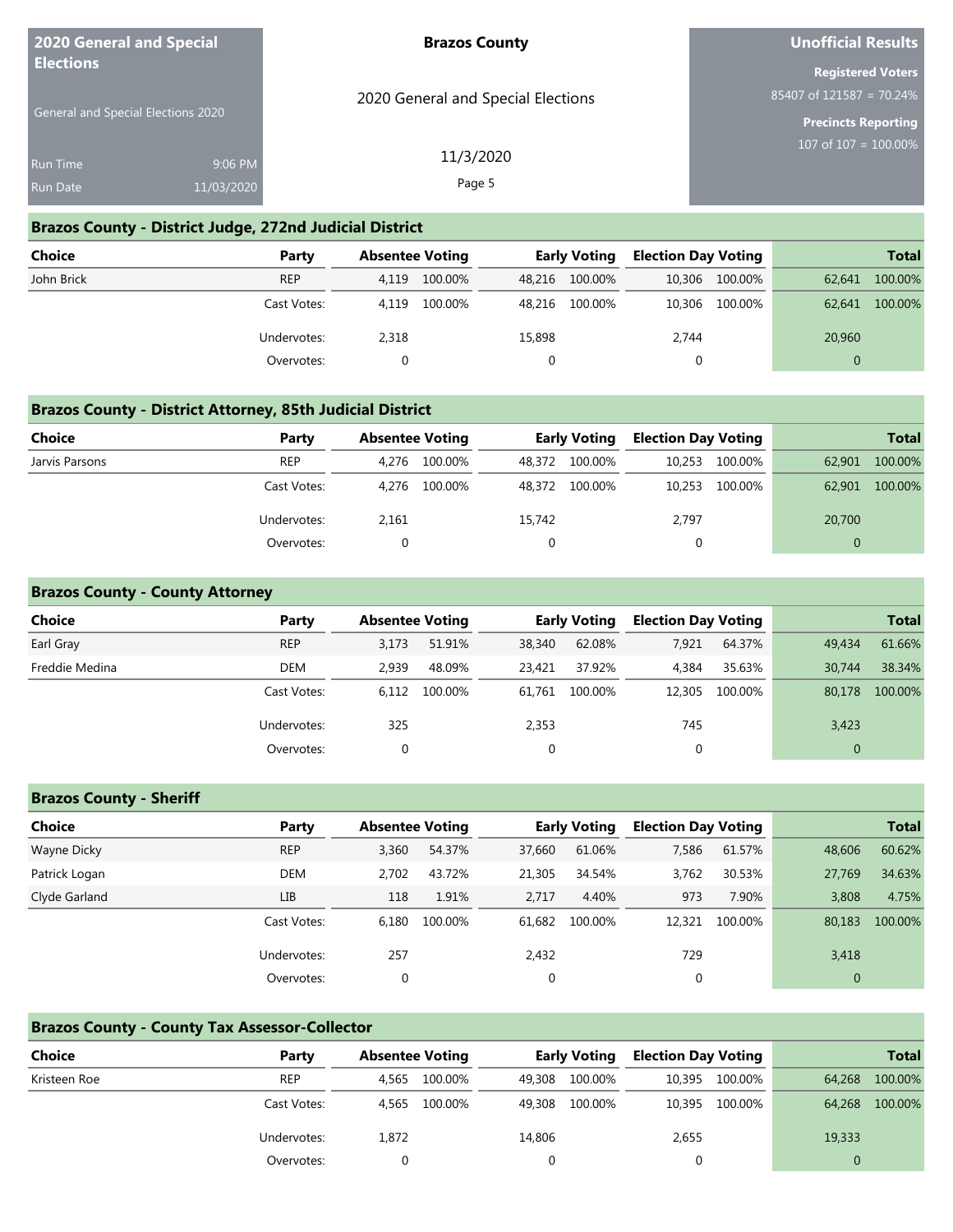| <b>2020 General and Special</b><br><b>Elections</b> |            | <b>Brazos County</b>               | <b>Unofficial Results</b>                               |
|-----------------------------------------------------|------------|------------------------------------|---------------------------------------------------------|
|                                                     |            | 2020 General and Special Elections | <b>Registered Voters</b><br>85407 of 121587 = 70.24%    |
| <b>General and Special Elections 2020</b>           |            |                                    | <b>Precincts Reporting</b><br>$107$ of $107 = 100.00\%$ |
| <b>Run Time</b>                                     | 9:06 PM    | 11/3/2020                          |                                                         |
| Run Date                                            | 11/03/2020 | Page 6                             |                                                         |
|                                                     |            |                                    |                                                         |

#### **Brazos County - County Commissioner Precinct 1**

| Choice        | Party       | <b>Absentee Voting</b> |         |        | <b>Early Voting</b> | <b>Election Day Voting</b> |         |          | <b>Total</b> |
|---------------|-------------|------------------------|---------|--------|---------------------|----------------------------|---------|----------|--------------|
| Steve Aldrich | <b>REP</b>  | 1.100                  | 100.00% | 16,362 | 100.00%             | 3.477                      | 100.00% | 20,939   | 100.00%      |
|               | Cast Votes: | 1.100                  | 100.00% | 16,362 | 100.00%             | 3.477                      | 100.00% | 20.939   | 100.00%      |
|               | Undervotes: | 621                    |         | 4,996  |                     | 818                        |         | 6,435    |              |
|               | Overvotes:  |                        |         |        |                     |                            |         | $\Omega$ |              |

### **Brazos County - County Commissioner Precint 2- Unexpired term**

| <b>Choice</b> | Party       | <b>Absentee Voting</b> |         |        | <b>Early Voting</b> | <b>Election Day Voting</b> |         |              | <b>Total</b> |
|---------------|-------------|------------------------|---------|--------|---------------------|----------------------------|---------|--------------|--------------|
| Russ Ford     | <b>REP</b>  | 1,233                  | 57.14%  | 12.731 | 67.70%              | 2,385                      | 70.60%  | 16,349       | 67.17%       |
| Jane Sherman  | <b>DEM</b>  | 925                    | 42.86%  | 6.074  | 32.30%              | 993                        | 29.40%  | 7.992        | 32.83%       |
|               | Cast Votes: | 2.158                  | 100.00% | 18,805 | 100.00%             | 3,378                      | 100.00% | 24,341       | 100.00%      |
|               | Undervotes: | 121                    |         | 834    |                     | 200                        |         | 1,155        |              |
|               | Overvotes:  |                        |         | 0      |                     | 0                          |         | $\mathbf{0}$ |              |

### **Brazos County - County Commissioner Precinct 3**

| <b>Choice</b> | Party       | <b>Absentee Voting</b> |         |        | <b>Early Voting</b> | <b>Election Day Voting</b> |         |        | <b>Total</b> |
|---------------|-------------|------------------------|---------|--------|---------------------|----------------------------|---------|--------|--------------|
| Nancy Berry   | <b>REP</b>  | 1.020                  | 100.00% | 10,288 | 100.00%             | 2.149                      | 100.00% | 13,457 | 100.00%      |
|               | Cast Votes: | 1.020                  | 100.00% | 10,288 | 100.00%             | 2,149                      | 100.00% | 13,457 | 100.00%      |
|               | Undervotes: | 488                    |         | 3,525  |                     | 611                        |         | 4,624  |              |
|               | Overvotes:  |                        |         |        |                     |                            |         |        |              |

### **Bryan - Councilmember Single Member District Three**

| <b>Choice</b>          | Party       | <b>Absentee Voting</b> | <b>Early Voting</b> |       |         | <b>Election Day Voting</b> |         |              | <b>Total</b> |
|------------------------|-------------|------------------------|---------------------|-------|---------|----------------------------|---------|--------------|--------------|
| <b>Bobby Gutierrez</b> |             | 421                    | 67.47%              | 4,419 | 77.00%  | 747                        | 78.30%  | 5,587        | 76.36%       |
| Jonna Schreiber        |             | 203                    | 32.53%              | 1,320 | 23.00%  | 207                        | 21.70%  | 1.730        | 23.64%       |
|                        | Cast Votes: | 624                    | 100.00%             | 5.739 | 100.00% | 954                        | 100.00% | 7,317        | 100.00%      |
|                        | Undervotes: | 129                    |                     | 963   |         | 172                        |         | 1,264        |              |
|                        | Overvotes:  |                        |                     | 0     |         | 0                          |         | $\mathbf{0}$ |              |

### **Bryan - Councilmember Single Member District Four**

| <b>Choice</b>   | Party       | <b>Absentee Voting</b> |         | <b>Early Voting</b> |         | <b>Election Day Voting</b> |         |              | <b>Total</b> |
|-----------------|-------------|------------------------|---------|---------------------|---------|----------------------------|---------|--------------|--------------|
| Flynn Adcock    |             | 406                    | 57.83%  | 2,683               | 64.39%  | 605                        | 69.14%  | 3,694        | 64.31%       |
| Doris Machinski |             | 296                    | 42.17%  | 1.484               | 35.61%  | 270                        | 30.86%  | 2.050        | 35.69%       |
|                 | Cast Votes: | 702                    | 100.00% | 4.167               | 100.00% | 875                        | 100.00% | 5.744        | 100.00%      |
|                 | Undervotes: | 182                    |         | 945                 |         | 204                        |         | 1,331        |              |
|                 | Overvotes:  |                        |         |                     |         | 0                          |         | $\mathbf{0}$ |              |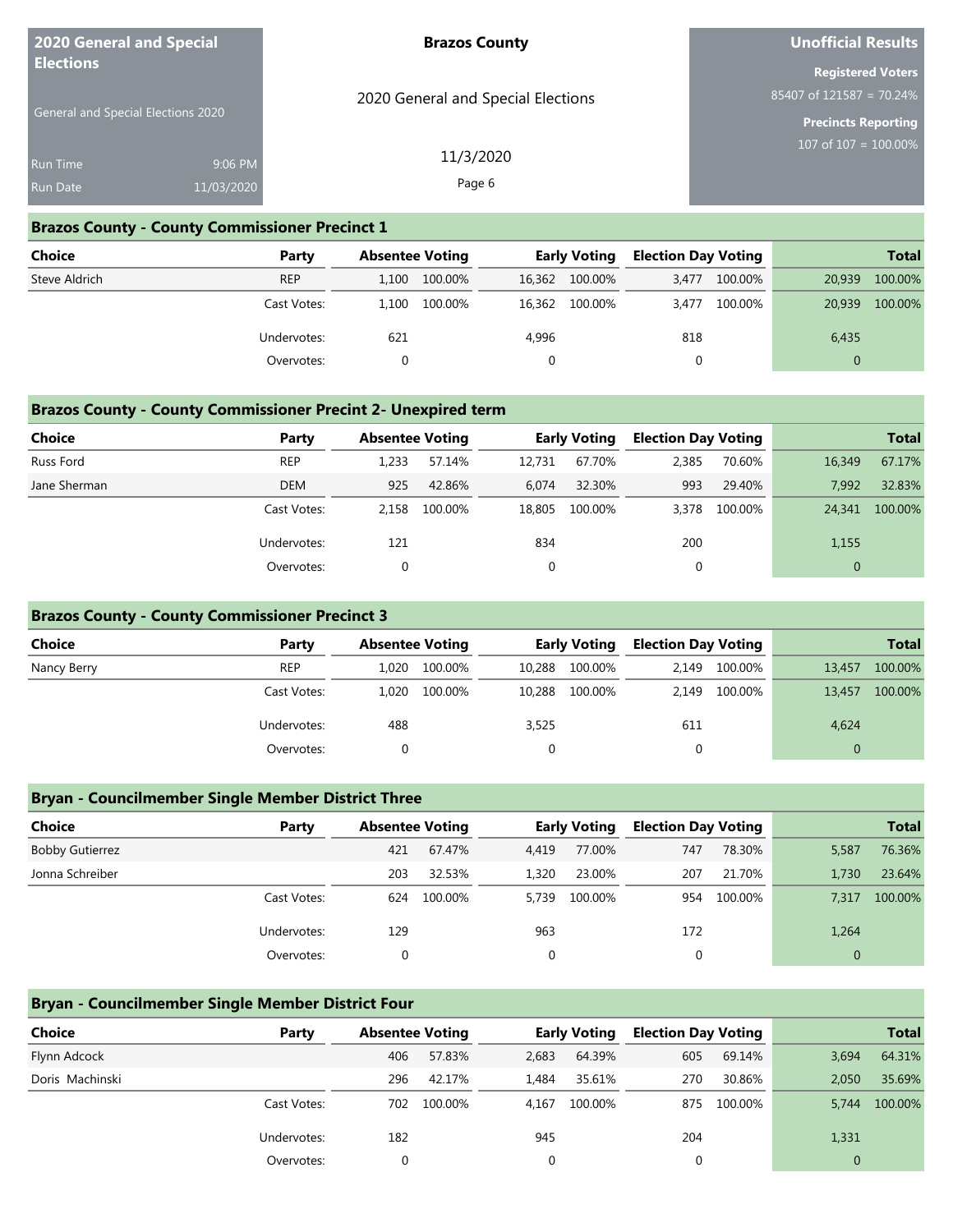| <b>2020 General and Special</b><br><b>Elections</b> |            | <b>Brazos County</b>               | Unofficial Results         |  |  |  |
|-----------------------------------------------------|------------|------------------------------------|----------------------------|--|--|--|
|                                                     |            |                                    | <b>Registered Voters</b>   |  |  |  |
|                                                     |            | 2020 General and Special Elections | $85407$ of 121587 = 70.24% |  |  |  |
| <b>General and Special Elections 2020</b>           |            |                                    | <b>Precincts Reporting</b> |  |  |  |
| Run Time                                            | 9:06 PM    | 11/3/2020                          | $107$ of $107 = 100.00\%$  |  |  |  |
| <b>Run Date</b>                                     | 11/03/2020 | Page 7                             |                            |  |  |  |

### **Bryan - Proposition No. 1**

| <b>Choice</b> | Party       | <b>Absentee Voting</b> |         |        | <b>Early Voting</b> | <b>Election Day Voting</b> |         |              | <b>Total</b> |
|---------------|-------------|------------------------|---------|--------|---------------------|----------------------------|---------|--------------|--------------|
| For           |             | 1,435                  | 64.09%  | 9,486  | 52.64%              | 1,839                      | 46.84%  | 12,760       | 52.76%       |
| Against       |             | 804                    | 35.91%  | 8,535  | 47.36%              | 2,087                      | 53.16%  | 11.426       | 47.24%       |
|               | Cast Votes: | 2.239                  | 100.00% | 18.021 | 100.00%             | 3.926                      | 100.00% | 24,186       | 100.00%      |
|               | Undervotes: | 302                    |         | 2,730  |                     | 687                        |         | 3,719        |              |
|               | Overvotes:  | $\Omega$               |         | 0      |                     | 0                          |         | $\mathbf{0}$ |              |

### **Bryan - Proposition No. 2**

| <b>Choice</b> | Party       | <b>Absentee Voting</b> |         |        | <b>Early Voting</b> | <b>Election Day Voting</b> |         |              | <b>Total</b> |
|---------------|-------------|------------------------|---------|--------|---------------------|----------------------------|---------|--------------|--------------|
| For           |             | 2,001                  | 87.30%  | 15,430 | 84.56%              | 3,356                      | 84.49%  | 20,787       | 84.80%       |
| Against       |             | 291                    | 12.70%  | 2.818  | 15.44%              | 616                        | 15.51%  | 3,725        | 15.20%       |
|               | Cast Votes: | 2.292                  | 100.00% | 18,248 | 100.00%             | 3.972                      | 100.00% | 24,512       | 100.00%      |
|               | Undervotes: | 249                    |         | 2,503  |                     | 641                        |         | 3,393        |              |
|               | Overvotes:  |                        |         | 0      |                     | 0                          |         | $\mathbf{0}$ |              |

### **Bryan - Proposition No. 3**

| <b>Choice</b> | Party       | <b>Absentee Voting</b> |         |              | <b>Early Voting</b> | <b>Election Day Voting</b> |               |              | <b>Total</b> |
|---------------|-------------|------------------------|---------|--------------|---------------------|----------------------------|---------------|--------------|--------------|
| For           |             | 1.704                  | 75.33%  | 11,233       | 63.05%              | 2,077                      | 53.79%        | 15,014       | 62.72%       |
| Against       |             | 558                    | 24.67%  | 6,582        | 36.95%              | 1.784                      | 46.21%        | 8.924        | 37.28%       |
|               | Cast Votes: | 2.262                  | 100.00% | 17,815       | 100.00%             |                            | 3,861 100.00% | 23,938       | 100.00%      |
|               | Undervotes: | 279                    |         | 2,936        |                     | 752                        |               | 3,967        |              |
|               | Overvotes:  |                        |         | $\mathbf{0}$ |                     | 0                          |               | $\mathbf{0}$ |              |

# **Bryan - Proposition No. 4 Choice Party Absentee Voting Early Voting Election Day Voting Total** For 1,773 80.19% 13,497 75.95% 2,827 73.03% 18,097 75.87% Against 438 19.81% 4,274 24.05% 1,044 26.97% 5,756 24.13% Cast Votes: 2,211 100.00% 17,771 100.00% 3,871 100.00% 23,853 100.00% Undervotes: 330 2,980 742 4,052 Overvotes: 0 0 0 0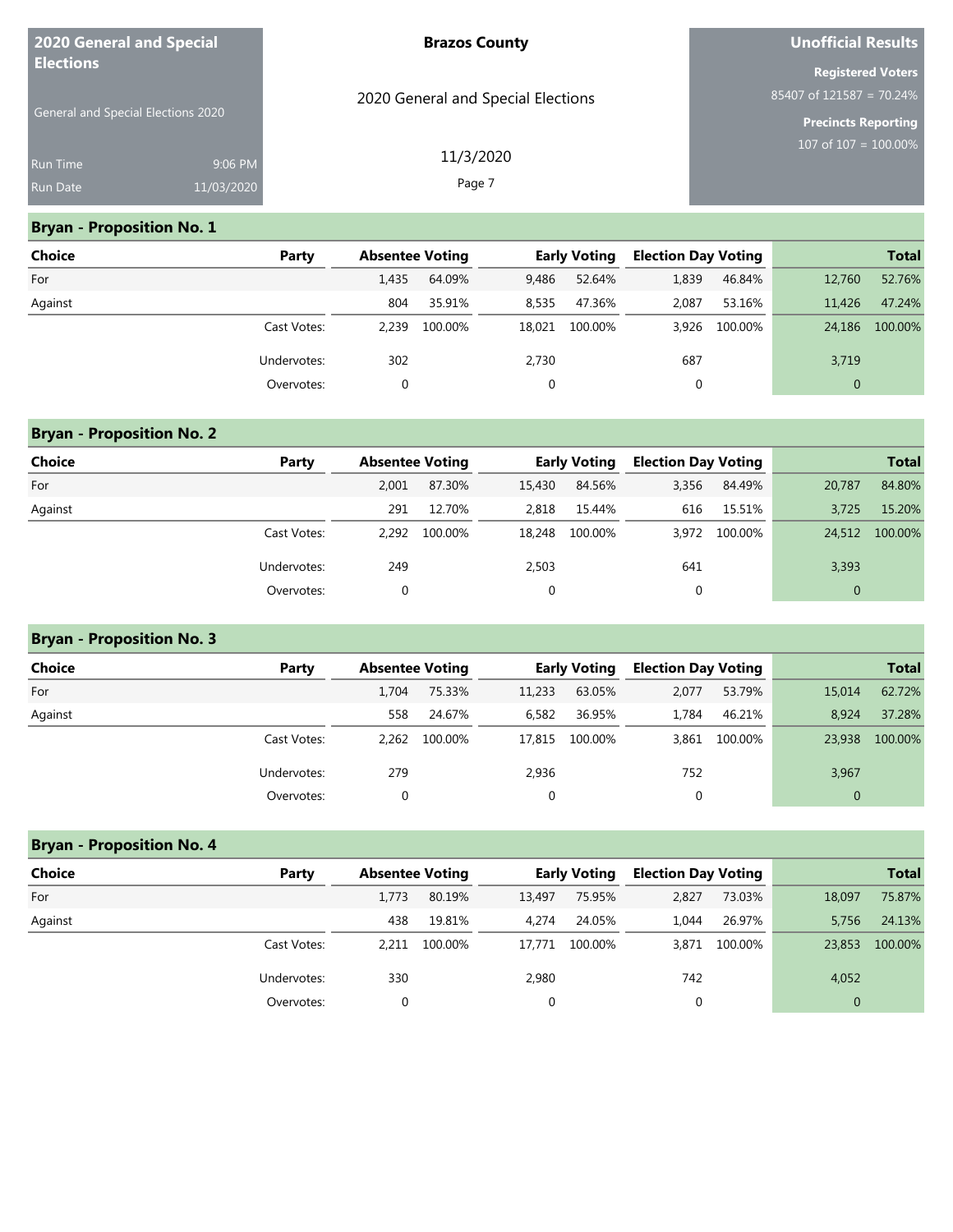| <b>2020 General and Special</b><br><b>Elections</b> |            | <b>Brazos County</b>               | Unofficial Results         |
|-----------------------------------------------------|------------|------------------------------------|----------------------------|
|                                                     |            |                                    | <b>Registered Voters</b>   |
|                                                     |            | 2020 General and Special Elections | $85407$ of 121587 = 70.24% |
| General and Special Elections 2020                  |            |                                    | <b>Precincts Reporting</b> |
| <b>Run Time</b>                                     | 9:06 PM    | 11/3/2020                          | 107 of $107 = 100.00\%$    |
| <b>Run Date</b>                                     | 11/03/2020 | Page 8                             |                            |

### **Bryan - Proposition No. 5**

| <b>Choice</b> | Party       | <b>Absentee Voting</b> |         |        | <b>Early Voting</b> | <b>Election Day Voting</b> |         |              | <b>Total</b> |
|---------------|-------------|------------------------|---------|--------|---------------------|----------------------------|---------|--------------|--------------|
| For           |             | 2,159                  | 93.83%  | 16.347 | 90.49%              | 3,494                      | 89.31%  | 22,000       | 90.62%       |
| Against       |             | 142                    | 6.17%   | 1.717  | 9.51%               | 418                        | 10.69%  | 2,277        | 9.38%        |
|               | Cast Votes: | 2.301                  | 100.00% | 18.064 | 100.00%             | 3,912                      | 100.00% | 24,277       | 100.00%      |
|               | Undervotes: | 229                    |         | 2,687  |                     | 701                        |         | 3,617        |              |
|               | Overvotes:  |                        |         | 0      |                     | 0                          |         | $\mathbf{0}$ |              |

# **Bryan - Proposition No. 6**

| <b>Choice</b> | Party       | <b>Absentee Voting</b> |         |        | <b>Early Voting</b> | <b>Election Day Voting</b> |         |              | <b>Total</b> |
|---------------|-------------|------------------------|---------|--------|---------------------|----------------------------|---------|--------------|--------------|
| For           |             | 2.022                  | 92.92%  | 15.097 | 89.05%              | 3,141                      | 86.31%  | 20,260       | 88.98%       |
| Against       |             | 154                    | 7.08%   | 1.857  | 10.95%              | 498                        | 13.69%  | 2.509        | 11.02%       |
|               | Cast Votes: | 2.176                  | 100.00% | 16.954 | 100.00%             | 3.639                      | 100.00% | 22,769       | 100.00%      |
|               | Undervotes: | 354                    |         | 3,797  |                     | 974                        |         | 5,125        |              |
|               | Overvotes:  |                        |         | 0      |                     | 0                          |         | $\mathbf{0}$ |              |

# **Bryan - Proposition No. 7**

| Choice  | Party       | <b>Absentee Voting</b> |         |        | <b>Early Voting</b> | <b>Election Day Voting</b> |               |              | <b>Total</b> |
|---------|-------------|------------------------|---------|--------|---------------------|----------------------------|---------------|--------------|--------------|
| For     |             | 1.864                  | 84.08%  | 14,236 | 82.83%              | 3,050                      | 81.86%        | 19,150       | 82.80%       |
| Against |             | 353                    | 15.92%  | 2.950  | 17.17%              | 676                        | 18.14%        | 3.979        | 17.20%       |
|         | Cast Votes: | 2.217                  | 100.00% | 17.186 | 100.00%             |                            | 3,726 100.00% | 23,129       | 100.00%      |
|         | Undervotes: | 313                    |         | 3,565  |                     | 887                        |               | 4,765        |              |
|         | Overvotes:  |                        |         | 0      |                     | 0                          |               | $\mathbf{0}$ |              |

# **BISD - Single Member District 2**

| <b>Choice</b>  | Party       | <b>Absentee Voting</b> |         |       | <b>Early Voting</b> | <b>Election Day Voting</b> |         |              | <b>Total</b> |
|----------------|-------------|------------------------|---------|-------|---------------------|----------------------------|---------|--------------|--------------|
| Julie Harlin   |             | 171                    | 46.09%  | 2.004 | 56.96%              | 383                        | 49.93%  | 2,558        | 54.94%       |
| Ebony Peterson |             | 200                    | 53.91%  | 1.514 | 43.04%              | 384                        | 50.07%  | 2.098        | 45.06%       |
|                | Cast Votes: | 371                    | 100.00% | 3,518 | 100.00%             | 767                        | 100.00% | 4,656        | 100.00%      |
|                | Undervotes: | 76                     |         | 756   |                     | 186                        |         | 1,018        |              |
|                | Overvotes:  |                        |         | 0     |                     | 0                          |         | $\mathbf{0}$ |              |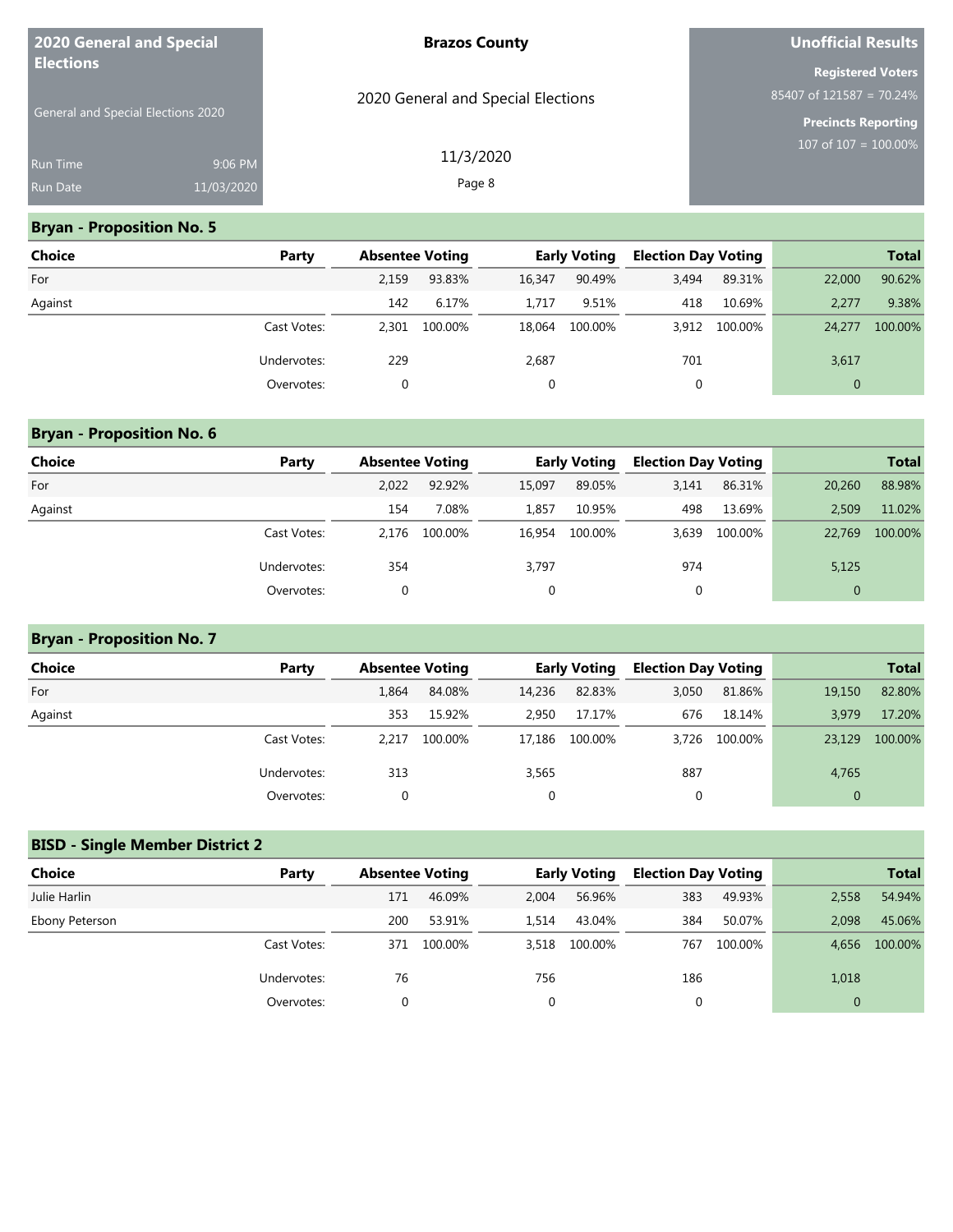| 2020 General and Special<br><b>Elections</b> |                                           | <b>Brazos County</b>               | Unofficial Results                                     |
|----------------------------------------------|-------------------------------------------|------------------------------------|--------------------------------------------------------|
|                                              |                                           | 2020 General and Special Elections | <b>Registered Voters</b><br>$85407$ of 121587 = 70.24% |
|                                              | <b>General and Special Elections 2020</b> |                                    | <b>Precincts Reporting</b><br>107 of $107 = 100.00\%$  |
| <b>Run Time</b>                              | 9:06 PM                                   | 11/3/2020                          |                                                        |
| <b>Run Date</b>                              | 11/03/2020                                | Page 9                             |                                                        |

### **BISD - At-Large Place 6**

| <b>Choice</b> | Party       | <b>Absentee Voting</b> |         |        | <b>Early Voting</b> | <b>Election Day Voting</b> |         |              | <b>Total</b> |
|---------------|-------------|------------------------|---------|--------|---------------------|----------------------------|---------|--------------|--------------|
| Deidra Davis  |             | 1,234                  | 48.07%  | 10,848 | 50.07%              | 2,437                      | 53.92%  | 14,519       | 50.49%       |
| David Stasny  |             | 1,333                  | 51.93%  | 10,819 | 49.93%              | 2,083                      | 46.08%  | 14,235       | 49.51%       |
|               | Cast Votes: | 2.567                  | 100.00% | 21.667 | 100.00%             | 4.520                      | 100.00% | 28.754       | 100.00%      |
|               | Undervotes: | 656                    |         | 6,478  |                     | 1,461                      |         | 8,595        |              |
|               | Overvotes:  | 0                      |         |        |                     | 0                          |         | $\mathbf{0}$ |              |

### **Bryan Independent School District Proposition A**

| <b>Choice</b> | Party       | <b>Absentee Voting</b> |         |             | <b>Early Voting</b> | <b>Election Day Voting</b> |         |              | <b>Total</b> |
|---------------|-------------|------------------------|---------|-------------|---------------------|----------------------------|---------|--------------|--------------|
| For           |             | 1,596                  | 54.98%  | 12,900      | 50.58%              | 2,522                      | 47.17%  | 17,018       | 50.42%       |
| Against       |             | 1,307                  | 45.02%  | 12,604      | 49.42%              | 2,825                      | 52.83%  | 16.736       | 49.58%       |
|               | Cast Votes: | 2.903                  | 100.00% | 25,504      | 100.00%             | 5.347                      | 100.00% | 33,754       | 100.00%      |
|               | Undervotes: | 320                    |         | 2,641       |                     | 634                        |         | 3,595        |              |
|               | Overvotes:  |                        |         | $\mathbf 0$ |                     | 0                          |         | $\mathbf{0}$ |              |

### **College Station - City Council Place 4 - Unexpired Term**

| <b>Choice</b>   | Party       | <b>Absentee Voting</b> |         |             | <b>Early Voting</b> | <b>Election Day Voting</b> |         |              | <b>Total</b> |
|-----------------|-------------|------------------------|---------|-------------|---------------------|----------------------------|---------|--------------|--------------|
| Elizabeth Cunha |             | 1,138                  | 52.23%  | 14.723      | 58.48%              | 2,686                      | 57.34%  | 18,547       | 57.89%       |
| Joe Guerra Jr.  |             | 1.041                  | 47.77%  | 10,451      | 41.52%              | 1.998                      | 42.66%  | 13,490       | 42.11%       |
|                 | Cast Votes: | 2.179                  | 100.00% | 25.174      | 100.00%             | 4.684                      | 100.00% | 32,037       | 100.00%      |
|                 | Undervotes: | 601                    |         | 6,548       |                     | 1,385                      |         | 8,534        |              |
|                 | Overvotes:  |                        |         | $\mathbf 0$ |                     | υ                          |         | $\mathbf{0}$ |              |

### **College Station - City Council Place 1**

| <b>Choice</b>    | Party       | <b>Absentee Voting</b> |         |        | <b>Early Voting</b> | <b>Election Day Voting</b> |         |              | <b>Total</b> |
|------------------|-------------|------------------------|---------|--------|---------------------|----------------------------|---------|--------------|--------------|
| <b>Bob Brick</b> |             | 1.245                  | 59.43%  | 11.897 | 49.32%              | 2,227                      | 49.31%  | 15,369       | 50.01%       |
| Jason Cornelius  |             | 850                    | 40.57%  | 12.224 | 50.68%              | 2.289                      | 50.69%  | 15,363       | 49.99%       |
|                  | Cast Votes: | 2.095                  | 100.00% | 24.121 | 100.00%             | 4.516                      | 100.00% | 30,732       | 100.00%      |
|                  | Undervotes: | 685                    |         | 7,601  |                     | 1,553                      |         | 9,839        |              |
|                  | Overvotes:  |                        |         | 0      |                     | 0                          |         | $\mathbf{0}$ |              |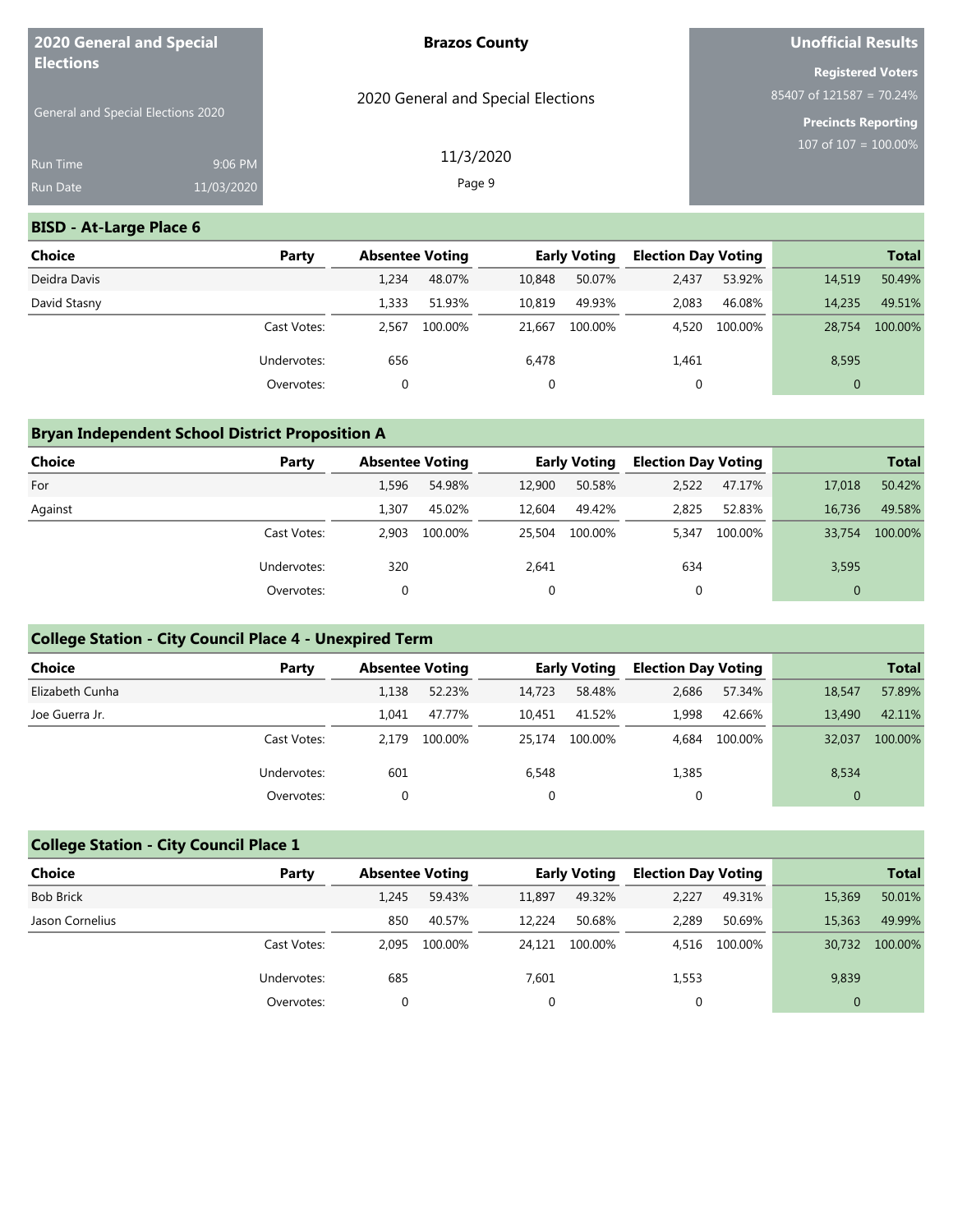| 2020 General and Special<br><b>Elections</b> |            | <b>Brazos County</b>               | Unofficial Results                                       |
|----------------------------------------------|------------|------------------------------------|----------------------------------------------------------|
|                                              |            |                                    | <b>Registered Voters</b>                                 |
| <b>General and Special Elections 2020</b>    |            | 2020 General and Special Elections | $85407$ of 121587 = 70.24%<br><b>Precincts Reporting</b> |
| <b>Run Time</b>                              | 9:06 PM    | 11/3/2020                          | 107 of $107 = 100.00\%$                                  |
| <b>Run Date</b>                              | 11/03/2020 | Page 10                            |                                                          |

### **College Station - City Council Place 3**

| Choice        | Party       | <b>Absentee Voting</b> |         |        | <b>Early Voting</b> | <b>Election Day Voting</b> |         |              | <b>Total</b> |
|---------------|-------------|------------------------|---------|--------|---------------------|----------------------------|---------|--------------|--------------|
| Dell Seiter   |             | 588                    | 27.54%  | 9.757  | 40.52%              | 2,027                      | 45.13%  | 12,372       | 40.29%       |
| Linda Harvell |             | 1.547                  | 72.46%  | 14,323 | 59.48%              | 2.464                      | 54.87%  | 18,334       | 59.71%       |
|               | Cast Votes: | 2.135                  | 100.00% | 24,080 | 100.00%             | 4.491                      | 100.00% | 30,706       | 100.00%      |
|               | Undervotes: | 645                    |         | 7,642  |                     | 1,578                      |         | 9,865        |              |
|               | Overvotes:  | 0                      |         |        |                     | 0                          |         | $\mathbf{0}$ |              |

# **College Station - City Council Place 5**

| <b>Choice</b> | Party       | <b>Absentee Voting</b> |         | <b>Early Voting</b> |         | <b>Election Day Voting</b> |         |              | <b>Total</b> |
|---------------|-------------|------------------------|---------|---------------------|---------|----------------------------|---------|--------------|--------------|
| Craig Regan   |             | 552                    | 27.01%  | 8,260               | 37.28%  | 1,806                      | 43.23%  | 10,618       | 37.41%       |
| Brian Alg     |             | 251                    | 12.28%  | 3,841               | 17.34%  | 703                        | 16.83%  | 4,795        | 16.90%       |
| John Nichols  |             | 1.241                  | 60.71%  | 10,056              | 45.39%  | 1,669                      | 39.95%  | 12,966       | 45.69%       |
|               | Cast Votes: | 2.044                  | 100.00% | 22.157              | 100.00% | 4.178                      | 100.00% | 28,379       | 100.00%      |
|               | Undervotes: | 736                    |         | 9,565               |         | 1,891                      |         | 12,192       |              |
|               | Overvotes:  | 0                      |         | $\mathbf 0$         |         | 0                          |         | $\mathbf{0}$ |              |

### **CSISD Board of Trustees Place 6**

| <b>Choice</b>           | Party       | <b>Absentee Voting</b> |         | <b>Early Voting</b> |         | <b>Election Day Voting</b> |         |              | <b>Total</b> |
|-------------------------|-------------|------------------------|---------|---------------------|---------|----------------------------|---------|--------------|--------------|
| Thomas Hall             |             | 972                    | 43.26%  | 13.907              | 55.02%  | 2.770                      | 57.74%  | 17,649       | 54.61%       |
| Tammie Preston-Phillips |             | 1.275                  | 56.74%  | 11,370              | 44.98%  | 2.027                      | 42.26%  | 14,672       | 45.39%       |
|                         | Cast Votes: | 2.247                  | 100.00% | 25.277              | 100.00% | 4.797                      | 100.00% | 32,321       | 100.00%      |
|                         | Undervotes: | 905                    |         | 10,383              |         | 1,971                      |         | 13,259       |              |
|                         | Overvotes:  | $\Omega$               |         | 0                   |         | 0                          |         | $\mathbf{0}$ |              |

## **CSISD Board of Trustees Place 7**

| <b>Choice</b> | Party       | <b>Absentee Voting</b> |         | <b>Early Voting</b> |         | <b>Election Day Voting</b> |               |          | <b>Total</b> |
|---------------|-------------|------------------------|---------|---------------------|---------|----------------------------|---------------|----------|--------------|
| Geralyn Nolan |             | 1.775                  | 100.00% | 23,324              | 100.00% |                            | 4.535 100.00% | 29.634   | 100.00%      |
|               | Cast Votes: | 1.775                  | 100.00% | 23,324              | 100.00% |                            | 4,535 100.00% | 29,634   | 100.00%      |
|               | Undervotes: | 1.377                  |         | 12,336              |         | 2,233                      |               | 15,946   |              |
|               | Overvotes:  |                        |         |                     |         | $\Omega$                   |               | $\Omega$ |              |